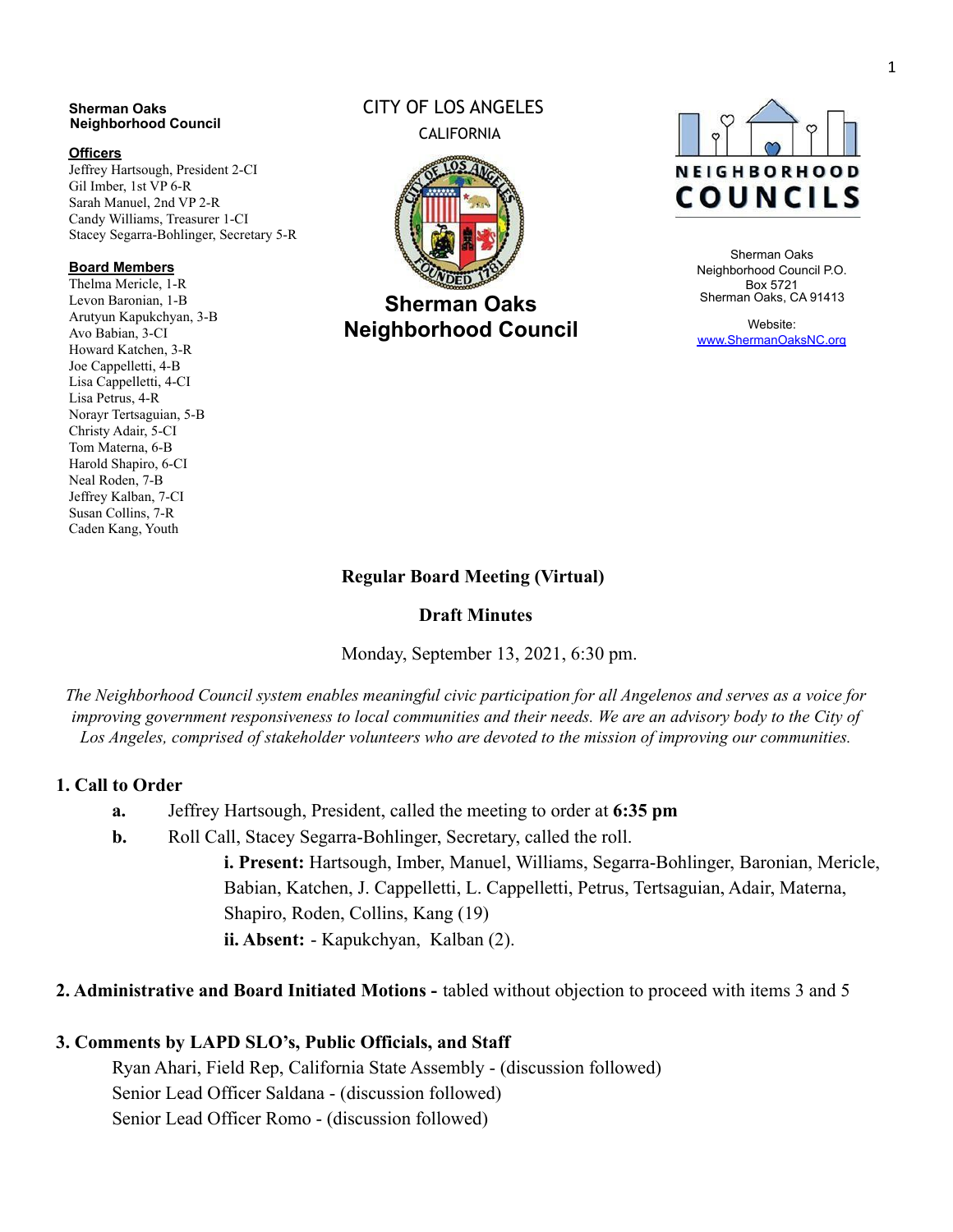## **2. (cont.) Administrative and Board Initiated Motions**

**2a.** *A motion to approve the Minutes of the September 13, 2021, Regular Board Meeting.* **Moved:** Materna **Seconded:** Imber.

**Yes:** Hartsough, Imber, Manuel, Williams, Segarra-Bohlinger, Baronian, Mericle, Babian, Katchen, J. Cappelletti, L. Cappelletti, Petrus, Tertsaguian, Adair, Materna, Shapiro, Roden, Collins, Kang (19) **No:** (0). / Absent: Kapukchyan, Kalban (2) / **Abstain:** (0).

# **Motion to adopt 2a carries (roll call vote): 19-0-2**

**2b.** *A motion to approve the appointments of Kathy Schaeffer as the SONC representative and David Levinson as an alternate representative to the Neighborhood Council Sustainability Alliance (NCSA) and the appointment of Caden Kang as the SONC Data Liaison to the DONE Digital Literacy Program.* **Moved:** Katchen **Seconded:** Shapiro

**Yes:** Hartsough, Imber, Manuel, Williams, Segarra-Bohlinger, Baronian, Mericle, Babian, Katchen, J. Cappelletti, L. Cappelletti, Petrus, Tertsaguian, Adair, Materna, Shapiro, Roden, Collins, Kang (19) **No:** (0). / **Abstain:** (0) / **Absent:** Kapukchyan, Kalban (2) **Motion to adopt 2b carries (roll call vote): 19-0-0-2**

**4. Comments by Public Officials -** (none)

**5. President's Report -** discussion followed

# **6. Committee Reports**

**a.** Education Committee - Joe Cappelletti, Chair Brief discussion followed

## **b.** Government Affairs – Gil Imber, Chair

**i.** CF 21-0899 Non-Serialized Unfinished Frames, Receivers, and Firearms / Ghost Guns / Prohibited Possession, Purchase, Sale, Receipt, and Transportation / Ordinance Motion: *The Sherman Oaks Neighborhood Council (SONC) supports Los Angeles City Council File 21-0899 seeking an ordinance to prohibit the possession, purchase, sale, receipt, and transportation of non-serialized, unfinished frames, and unfinished receivers and non-serialized firearms within the City of Los Angeles. Community Impact Statements (CIS) to be filed and Letters to CD4 and others, as appropriate.*

**Moved**: Government Affairs Committee

**Seconded:** n/a

**Aye -** Hartsough, Imber, Manuel, Williams, Segarra-Bohlinger, Mericle, Babian, Katchen, J. Cappelletti, L. Cappelletti, Petrus, Tertsaguian, Adair, Materna, Shapiro, Roden, Collins, Kang (18) / **Nay -** (0) / **Abstain -** (0) / **Absent -** Baronian, Kapukchyan, Kalban (3) **Motion to adopt 6b.i carries (roll call vote) 18-0-0-3**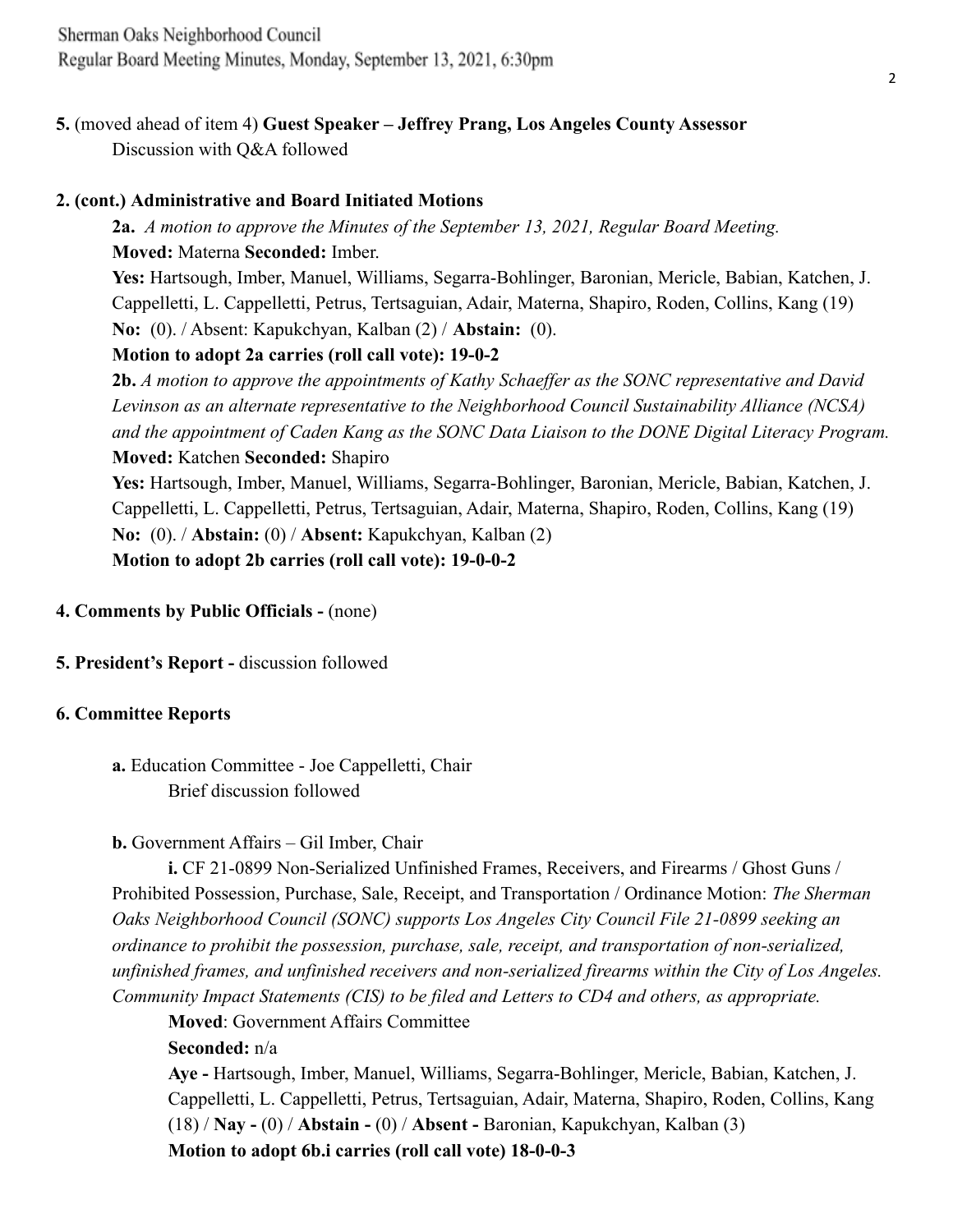**ii.** CF 21-0878 COVID-19 Vax Up LA Motion: *The Sherman Oaks Neighborhood Council (SONC), conscious of the COVID-19 pandemic and public health needs, supports Los Angeles City Council File 21-0878 and the Council's efforts to require vaccination of eligible individuals participating in or attending specific indoor events deemed as high risk for COVID-19 viral transmission. Community Impact Statements (CIS) to be filed and Letters to CD4 and others, as appropriate.*

**Moved:** Government Affairs Committee

**Seconded:** n/a

**Aye -** Hartsough, Imber, Williams, Baronian, Mericle, Babian, Katchen, J. Cappelletti, L. Cappelletti, Petrus, Materna, Shapiro, Roden, Collins, Kang (15) / **Nay -** Segarra-Bohlinger (1) / **Abstain -** Manuel, Tertsaguian, Adair (3) / **Absent -** Kapukchyan, Kalban (2) **Motion to adopt 6b.ii carries (roll call vote) 15-1-3-2**

**c.** Green and Sustainability Committee – Avo Babian, Chair

**i.** CF 21-0683 City-Owned Buildings / Net-Zero Energy / Retrofit / Carbon Emissions Motion: *The Sherman Oaks Neighborhood Council (SONC) supports CF 21-0683 to develop a full cost-estimate, timeline, and plan to retrofit prioritized municipally-owned buildings to achieve net-zero energy. Community Impact Statements (CIS) to be filed and Letters to CD4 and others, as appropriate.*

**Moved:** Green and Sustainability Committee

**Seconded:** n/a

**Aye** - Hartsough, Imber, Manuel, Williams, Segarra-Bohlinger, Mericle, Babian, Katchen, J. Cappelletti, L. Cappelletti, Petrus, Tertsaguian, Adair, Materna, Shapiro, Roden, Collins, Kang (19) / **Nay - (**0) / **Abstain -** (0) / **Absent -** Kapukchyan, Kalban (2) **Motion to adopt 6c.i carries (roll call vote) 19-0-0-2**

**ii.** CF 21-0680 Zero-Emission First Procurement Policy / L.A. Green New Deal Motion: *The Sherman Oaks Neighborhood Council (SONC) supports CF 21-0680 to (1) develop proposed rules to meet the intent of the Zero-Emission First procurement policy and its compliance; (2) ensure that EV Charging infrastructure is installed in anticipation of future 100% zero-emission municipal fleet; and (3) the transition of LAPD and LAFD fleets to zero-emission vehicles. Community Impact Statements (CIS) to be filed and Letters to CD4 and others, as appropriate.*

**Moved:** Green and Sustainability Committee

**Seconded:** n/a

**Aye -** Hartsough, Imber, Manuel, Williams, Segarra-Bohlinger, Mericle, Babian, Katchen, J. Cappelletti, L. Cappelletti, Petrus, Tertsaguian, Adair, Materna, Shapiro, Roden, Collins, Kang (18) / **Nay -** (0) / **Abstain -** (0) / **Absent -** Kapukchyan, Materna, Kalban (3) **Motion to adopt 6c.ii carries (roll call vote) 18-0-0-3**

**d.** Outreach Committee - Sarah Manuel, Chair brief discussion followed